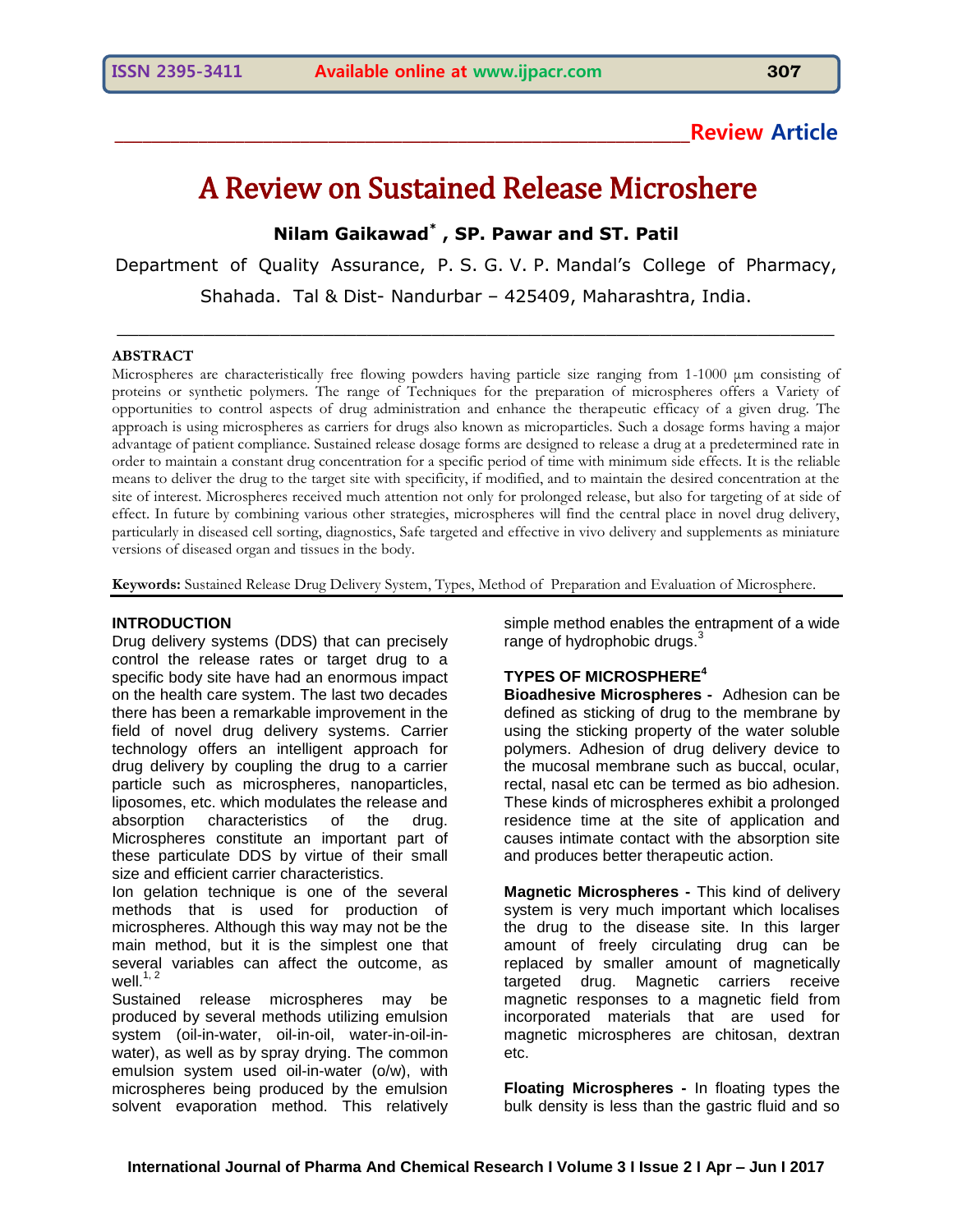remains buoyant in stomach without affecting gastric emptying rate. The drug is released slowly at the desired rate, if the system is floating on gasteric contentand increases gastric residence and increases fluctuation in plasma concentration. Moreover it also reduces chances of striking and dose dumping. One another way it produces prolonged therapeutic effect and therefore reduces dosing frequencies. Drug (ketoprofen) given through this form.

**Radioactive Microspheres -** Radio embolization therapy microspheres sized 10-30 nm are of larger than capillaries and gets tapped in first capillary bed when they come across. They are injected to the arteries that lead to tumour of interest so all these conditions radcioactive microspheres deliver high radiation dose to the targeted areas without damaging the normal surrounding tissues. It differs from drug delivery system, as radio activity is not released from microspheres but acts from within a radioisotope typical distance and the different kinds of radioactive microsphers are α emitters, β emitters, γ emitters.

**Polymeric Microspheres -** The different types of polymeric microspheres can be classified as follows and they are biodegradable polymeric microspheres and Synthetic polymeric microspheres.

**Biodegradable Polymeric Microspheres** - Natural polymers such as starch are used with the concept that they are biodegradable, biocompatible, and also bio adhesive in nature. Biodegradable polymers prolongs the residence time when contact with mucous membrane due to its high degree of swelling property with aqueous medium , results gel formation. The rate and extent of drug release is controlled by concentration of polymer and the release pattern in a sustained manner.

**Synthetic Polymeric Microspheres -** The interest of synthetic polymeric microspheres are widely used in clinical application, moreover that also used as bulking agent, fillers, embolic particles, drug delivery vehicles etc. and proved to be safe and biocompatible but the main disadvantage of these kind of microspheres, are tend to migrate away from injection site and lead to potential risk, embolism and further organ damage.

#### **CHARACTERISTICS MICROSPHERE PROPERTY<sup>5</sup>**

| <b>S. No.</b> | <b>Properties</b>  | <b>Consideration</b>          |
|---------------|--------------------|-------------------------------|
|               | Size               | Diameter                      |
|               |                    | Uniformity/distribution       |
| 2             | Composition        | Density                       |
|               |                    | Refractive index              |
|               |                    | Hydrophobicity/hydrophilicity |
|               |                    | Nonspecific binding           |
|               |                    | Autofluorescence              |
| 3             | Surface chemistry  | Reactive groups               |
|               |                    | Level of functionalization    |
|               |                    | Charge                        |
| 4             | Special properties | Visible dye/fluorophore       |
|               |                    | Super-paramagnetic            |

#### **IDEAL CHARACTERISTICS OF MICROSPHERES<sup>6</sup>**

- 1. The ability to incorporate reasonably high concentrations of the drug.
- 2. Stability of the preparation after synthesis with a clinically acceptable shelf life.
- 3. Controlled particle size and dispersability in aqueous vehicles for injection.
- 4. Release of active reagent with a good control over a wide time scale.
- 5. Biocompatibility with a controllable biodegradability.
- 6. Susceptibility to chemical modification.

#### **ADVANTAGES OF MICROSPHERES<sup>6</sup>**

- 1. Particle size reduction for enhancing solubility of the poorly soluble drug.<br>2. provide constant and prolo
- constant and prolonged therapeutic effect.
- 3. provide constant drug concentration in blood there by increasing patent compliance,
- 4. Decrease dose and toxicity.
- 5. Protect the drug from enzymatic and photolytic cleavage hence found to be best for drug delivery

#### **LIMITATION<sup>6</sup>**

- 1. The costs of the materials and processing of the controlled release preparation, are substantially
- 2. higher than those of standard formulations.
- 3. The fate of polymer matrix and its effect on the environment.
- 4. The fate of polymer additives such as plasticizers, stabilizers, antioxidants and fillers.Reproducibility is less.
- 5. Process conditions like change in temperature, pH, solvent addition, and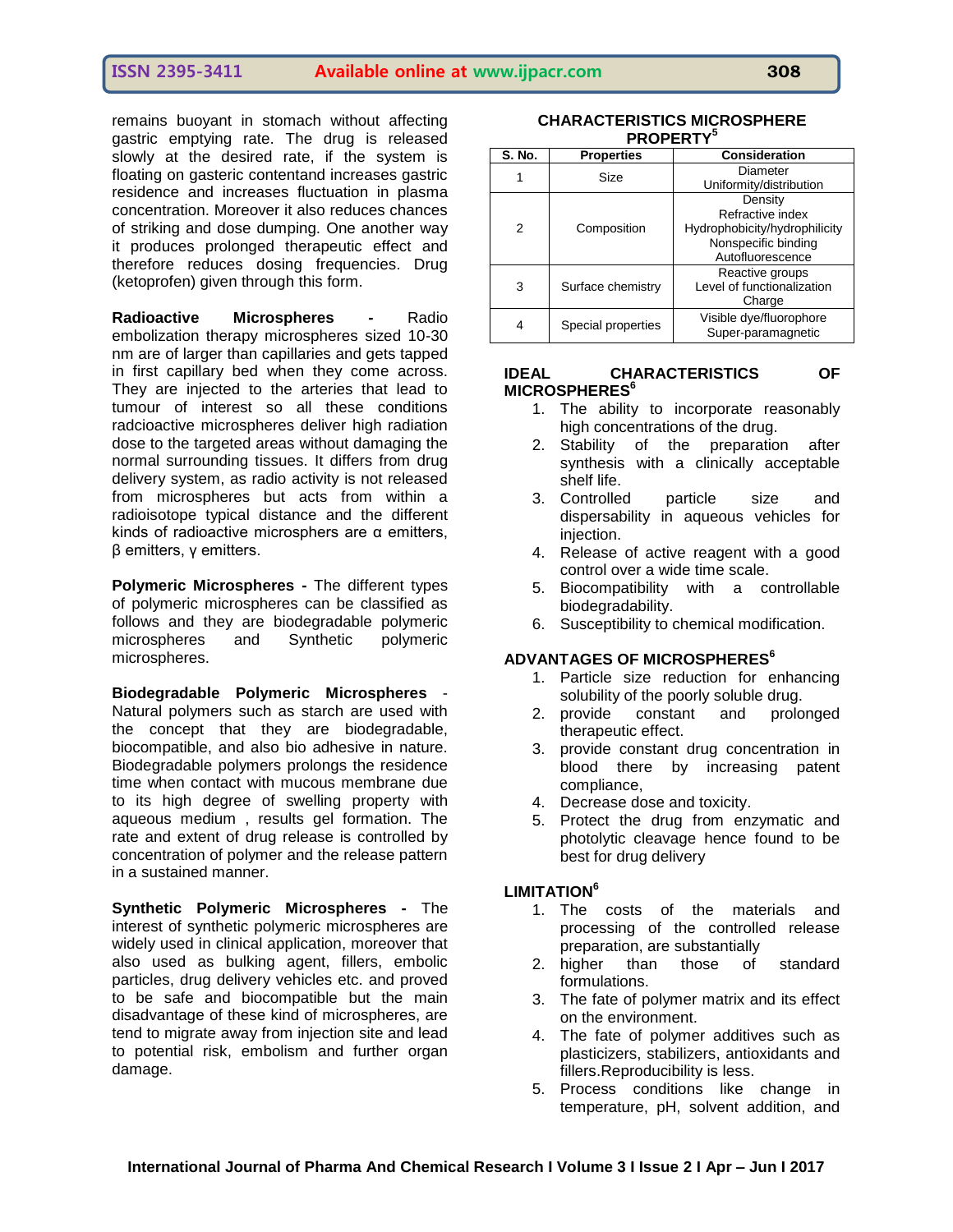## **ISSN 2395-3411 Available online at www.ijpacr.com 309**

evaporation/agitation may influence the stability of core particles to be encapsulated.

6. The environmental impact of the degradation products of the polymer matrix produced in response to heat, hydrolysis, oxidation, solar radiation or biological agents.

#### **MATERIALS USED<sup>7</sup>**

1. **Synthetic Polymers** - Polymers used in Microspheres Development Synthetic polymers are divided into two types.

A] Non-biodegradable polymers

- $\Box$  Poly methyl methacrylate (PMMA)
- $\Box$  Acrolein
- $\Box$  Glycidyl methacrylate
- $\square$  Epoxy polymers

B] Biodegradable polymers

- $\Box$  Lactides, Glycolides & their co polymers
- $\Box$  Poly alkyl cyano Acrylates
- $\Box$  Poly anhydrides

**2. Natural polymers** - Natural polymers obtained from different sources like proteins, carbohydrates and chemically modified carbohydrates.

A] Proteins:

- $\Box$  Albumin
- $\Box$  Gelatin
- $\Box$  Collagen

B] Carbohydrates:

- □ Agarose
- $\Box$  Carrageenan
- $\Box$  Chitosan
- $\Box$  Starch

C] Chemically modified carbohydrates:

- $\Box$  Poly dextran
- $\Box$  Poly starch.

#### **MICROSPHERES CAN PREPARED BY USING DIFFERENT TECHNIQUES LIKE<sup>8</sup>**

#### **1. Complex Coacervation**

Principle of this method is under suitable conditions when solutions of two hydrophilic colloids were mixed, result into a separation of liquid precipitate. In this method the coating material phase, prepared by dissolving immiscible polymer in a suitable vehicle and the core material is dispersed in a solution of the

coating polymer under constant stirring. Microencapsulation was achieved by utilizing one of the methods of phase separation, that is, by changing the temperature of the polymer solution; by changing the pH of the medium, by adding a salt or an incompatible polymer or a non-solvent to the polymer solution; by inducing a polymer polymer interaction. Generally coating is hardened by thermal cross linking or desolvation techniques, to form a self-sustaining microsphere.

#### **2. Hot Melt Microencapsulation**

Microspheres of polyanhydride copolymer of poly bis (p-carboxy phenoxy) propane anhydride with Sebacic acid were firstly prepared by this method. In this method the polymer is firstly melted and then the solid drug particles are added to it with continuous mixing. The prepared mixture is then suspended in a non-miscible solvent like silicone oil with stirring and heated at the temperature above the melting point of the polymer with continuous stirring so as to get stabilized emulsion. The formed emulsion is cooled to solidify polymer particles followed by filtration and washing of the microspheres with petroleum ether.

#### **3. Single Emulsion Technique**

The microspheres of natural polymers are prepared by single emulsion technique. The polymers and drug are dissolved or dispersed in aqueous medium followed by dispersion in organic medium e.g. oil, results in formation of globules, and then the dispersed globule are cross linked by either of heat or by using the chemical cross-linkers. The chemical crosslinkers used are formaldehyde, glutaraldehyde, diacid chloride etc.

#### **4. Double Emulsion Method**

This method is firstly described by Ogawa Y et al. in year 1988, and is the most widely used method of microencapsulation. In this method an aqueous solution of drug and polymer is added to the organic phase with vigorous stirring to get primary water-in-oil emulsion. This emulsion was then poured to a large volume of water containing an emulsifier like polyvinyl alcohol or polyvinyl pyrolidone, under stirring, to get the multiple emulsions (w/o/w); and stirring was continued until most of the organic solvent evaporates, leaving solid microspheres. The microspheres are then washed and dried.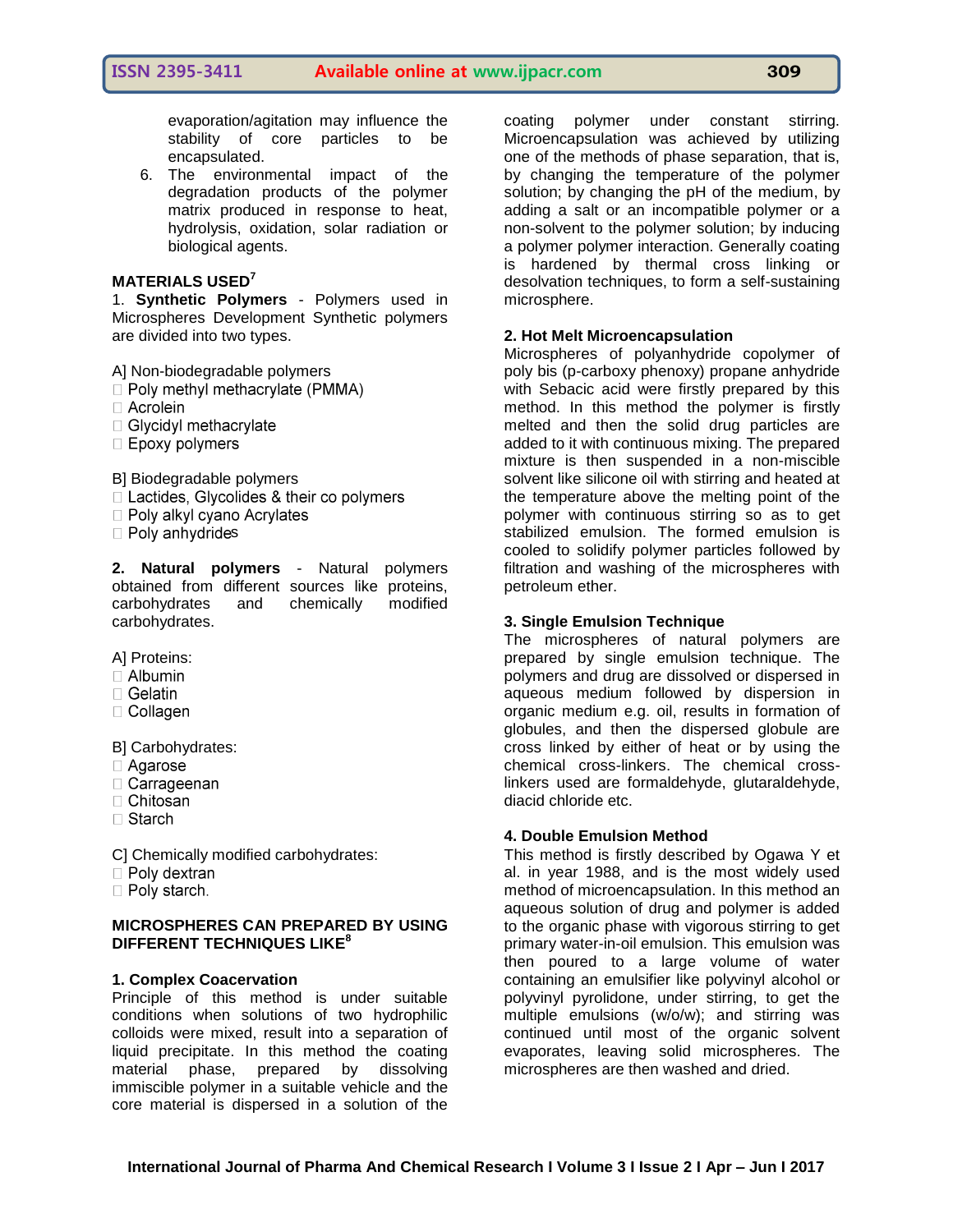#### **5. Solvent Removal**

This is a non-aqueous method of microencapsulation and is most suitable for water labile polymers such as the polyanhydride. The method involves dissolving the polymer into volatile organic solvent and the drug is dispersed or dissolved in it, this solution is then suspended in the silicone oil containing span 85 and methylene chloride under stirring, then petroleum ether is added and stirred until solvent is extracted into the oil solution. The obtained microspheres were then subjected for vacuum drying.

#### **6. Ionotropic Gelation**

This method was developed by Lim F and Moss RD. Using this method Microspheres are formed by dissolving the gel-type polymers, such as alginate, in an aqueous solution followed by suspending the active ingredient in the mixture and extruding the solution through needle to produce micro droplets which fall into a hardening solution containing calcium chloride under stirring at low speed. Divalent calcium ions present in the hardening solution crosslink the polymer, forming gelled microspheres.

#### **7. Phase Inversion Method**

The method involves addition of drug into dilute polymeric solution, in methylene chloride; and resultant mixture is poured into an unstirred bath of strong non-solvent, petroleum ether, in a ratio of 1: 100. Microspheres produced are then clarified, washed with petroleum ether and air dried.

#### **8. Spray Drying**

This method involves dissolving/dispersing of the drug into the polymer solution which is then spray dried. By this method the size of microspheres can be controlled by manipulating the rate of spraying, feeding rate of polymer drug solution, nozzle size, and the drying temperature.

#### **EVALUATION PARAMETER<sup>9</sup>**

**Percentage yield -** The dried microspheres were weighed and percentage yield of the prepared microspheres was calculated by using the following formula.

Percentage yield =  $\frac{\text{Mass of microspheres obtained}}{X100}$ 

Total weight of drug and polymer used

**Drug content -** The various batches of the microspheres were subjected for drug content analysis.

Accurately weighed microsphere samples were mechanically powdered. The powdered microspheres were dissolved in adequate quantity of phosphate buffer pH 7.4 then filter. Th e UV absorbance of the filtrate was measured using a UV spectrometer at 220nm.

**Drug loading and Entrapment efficiency -** Drug loading and encapsulation effi ciency was determined for all batches using the following formulas Values are expressed as percentage.

DEE (%) =  $\frac{\text{Amount of drug actually present in the sample}}{100} \times 100$ Theoretical drug content in the sample

**Particle size analysis -** Size distribution plays a very important role in determining the release characteristics of the microsphere. Particle size distribution analysis was done by optical microscopy method, using calibrated eye piece micrometer, nearly 200 particles were measured and the results were determined.

**Scanning electron microscopy (SEM) -** The optimized microspheres were taken for the shape and surface characteristic studies. The microspheres were scanned using scanning Electron microscopy, the microspheres were mounted directly on to the Scanning Electron Microscopy samples stub using double sided sticking tape, coated with gold in quick auto coater, with a thickness of 200 nm under reduced pressure of 0.001 torr. Th e shape and surface characteristic of the microspheres were observed in Electron micro analyzer and photographs were taken using Jeol Jsm 5610LV Scanning electron microscope at diff erent magnifi cation.

**Swelling Index** - Swelling index illustrate the ability of the mucoadhesive microspheres to get swelled at the absorbing surface by absorbing fluids available at the site of absorption, which is a primary requirement for initiation of Mucoadhesion. The percent swelling value can be determined using following equation.

Percent swelling =  $DT - DO / DO \times 100$ 

Where - D0 = weight of dried microspheres, DT = weight of swelled microspheres